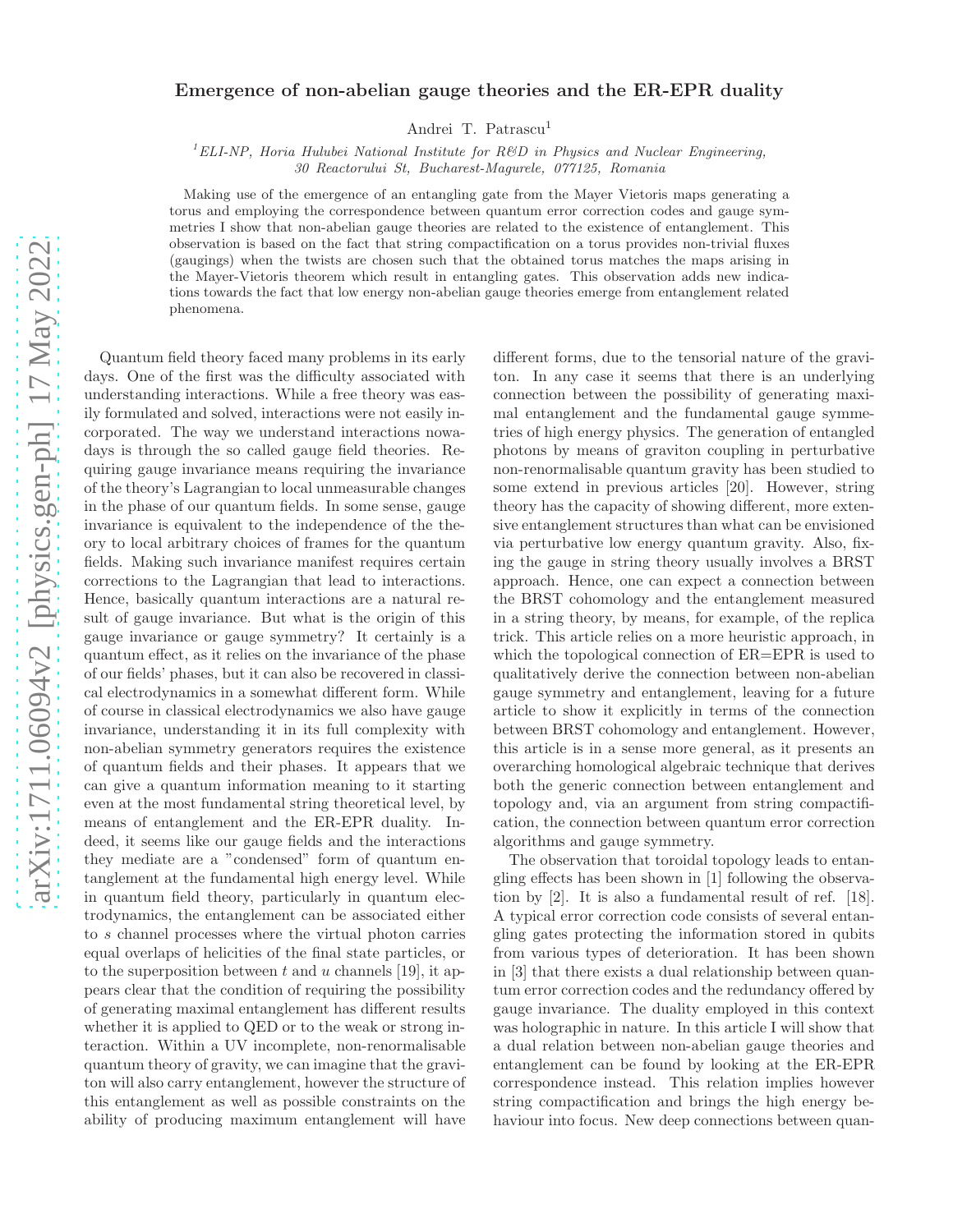tum information theory and gauge field theories have been the subject of extended research in [5-10]. The subject is still developing considering the fact that a better understanding of entanglement in the context of quantum field theory is a relatively recent development [11]. In standard quantum field theory, particularly in the various theories of the standard model, QED, electroweak, and strong interaction, it has been shown that the origin of gauge interactions can be linked to entanglement and that the requirement of maximal entanglement leads to gauge-like behaviour in these theories [19].

The study of the dictionary lying behind the holographic duality has been under scrutiny since the introduction of the AdS/CFT duality [12]. This has led to a better understanding of the black hole information problem [13], the introduction of precursor operators[14], and the derivation of the entanglement entropy formula in a holographic context by Ryu and Takayanagi [15]. The study of entanglement in the context of the holographic principle has led to additional quantum corrections to this formula, as discovered in [16] and to a new interpretation of those results from a topological perspective in [17]. On the other side, the research on the newly formulated ER-EPR correspondence still waits for a proper understanding of the underlying physics. While there have been several attempts to implement an ER-EPR dictionary following the model of the AdS/CFT dictionary, the development is far less advanced. In this article I propose a better understanding of entanglement in a string theoretical context by following the Scherk-Schwarz compactification from the perspective of the ER-EPR duality as derived by means of the Mayer-Vietoris theorem [1]. The ER-EPR duality states that a wormhole or a topologically non-trivial spacetime automatically entails entanglement. Considering that the Scherk Schwarz compactification on a torus implies the fact that several space directions become compact and take the shape of a torus with non-trivial cycles, it appears that the ER-EPR duality may be applicable. The surprising result is that the non-abelian gauge structure of the effective theory must emerge from the intrinsic entan-

glement entailed by the non-trivial topological structure of the compact spacetime directions. It is particularly intriguing, albeit it is left for a future work, to understand similar entanglement-gauge connections in the context of Calabi-Yau compactifications. Entanglement as needed for quantum error correction codes offers precisely the type of redundancy required for understanding the emergence of non-abelian gauge theories by means of non-vanishing fluxes in torus compactification. The main technique used here is the Scherk-Schwarz compactification and the way in which geometric fluxes emerge when it is employed. The underlying theory we start with is supergravity albeit, I will also describe possible non-geometric expansions in the context of double field theory. Given the NS-NS sector of supergravity with the D-dimensional metric  $g_{ij}$ , the 2-form field  $b_{ij}$  and a dilaton  $\phi$  depending on D spacetime coordinates  $x^i$ , we may dimensionally reduce it to  $d = D - n$  dimensions resulting in some effective theory. In order to do this, we split the coordinates, selecting which will correspond to compact space dimensions and which will correspond to the large effective theory dimensions. The notation used corresponds to [4] and is

$$
x^i = (x^\mu, y^m) \tag{1}
$$

with  $m = 1, ..., n$  being the compact space dimensions called internal, and  $\mu = 1, ..., d$  are the spacetime directions in the effective theory, also called external. The fields of the original higher-dimensional theory belong to the representations of the symmetry groups of that theory. The process of compactification decomposes the original fields into the representations of the lower dimensional symmetry groups

$$
g_{ij} = \begin{pmatrix} g_{\mu\nu} + g_{pq} A^p{}_{\mu} A^q{}_{\nu} & A^p{}_{\mu} g_{pn} \\ g_{mp} A^p{}_{\nu} & g_{mn} \end{pmatrix} \tag{2}
$$

and for the 2-form field

$$
b_{ij} = \begin{pmatrix} b_{\mu\nu} - \frac{1}{2} (A^p_{\ \nu} V_{p\nu} - A^p_{\ \nu} V_{p\mu}) + A^p_{\ \mu} A^q_{\ \nu} b_{pq} & V_{n\mu} - b_{np} A^p_{\ \mu} \\ -V_{m\nu} + b_{mp} A^p_{\ \nu} & b_{mn} \end{pmatrix}
$$
 (3)

The fields therefore will appear to be formed out of external, internal, and mixed components. The gauge parameters also do split

$$
\lambda^{i} = (\epsilon^{\mu}, \Lambda^{m}), \tilde{\lambda}_{i} = (\epsilon_{\mu}, \Lambda_{m})
$$
\n(4)

A global shift symmetry of the type  $b \to b + v$  can simply be gauged by allowing it to depend on the internal coordinates  $v \to v(y)$ , and hence introducing the twists  $u(y)$  and  $v(y)$ . After finalisation of the compactification procedure the dependence on the internal coordinates will disappear, yet the information on the twist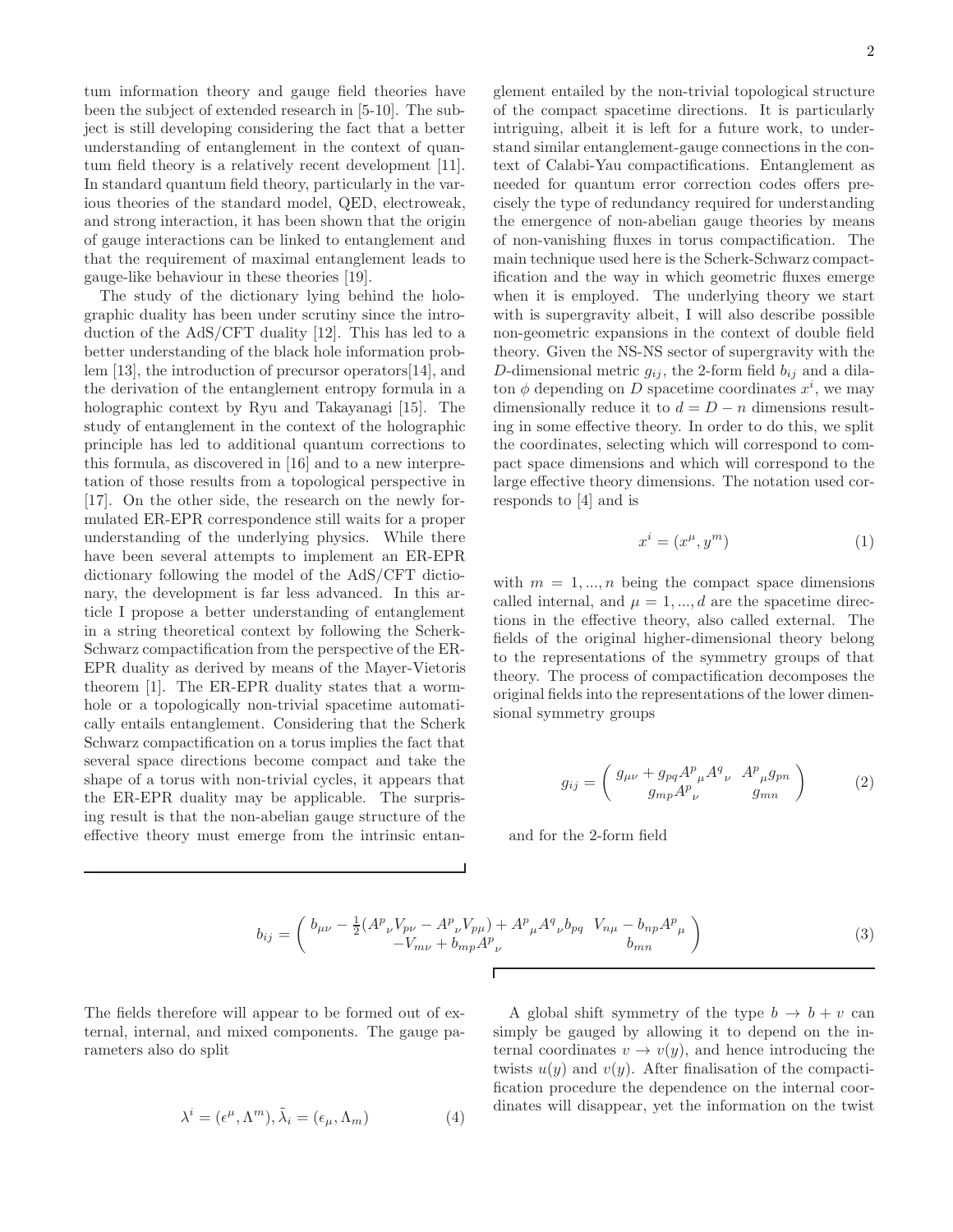will remain in the form of structure-like constants in the effective theory. To see the split between the internal (compact) and external directions explicitly let me intro-

duce the dependence on the internal (compact) directions by means of the functions  $u_a^m(y)$  and  $v_{mn}(y)$  resulting in a re-writing of the fields of the form

$$
g_{\mu\nu} = \hat{g}_{\mu\nu}(x), \qquad b_{\mu\nu} = \hat{b}_{\mu\nu}(x) \n A_{\mu}^{m} = u_{a}^{m}(y) \hat{A}_{\mu}^{a}(x), \qquad V_{m\mu} = u_{m}^{a}(y) \hat{V}_{a\mu}(x) \n g_{mn} = u_{m}^{a}(y) u_{n}^{b}(y) \hat{g}_{ab}(x), \quad b_{mn} = u_{m}^{a}(y) u_{n}^{b}(y) \hat{b}_{ab}(x) + v_{mn}(y) \n \lambda^{i} = (\hat{\epsilon}^{\mu}(x), u_{a}^{m}(y) \hat{\Lambda}^{a}(x)), \quad \hat{\lambda}_{i} = (\hat{\epsilon}_{\mu}(x), u_{m}^{a}(y) \hat{\Lambda}_{a}(x))
$$
\n(5)

Г

and  $\phi = \hat{\phi}(x)$  for the dilaton. The twist matrices are taken to be constant in the external directions in order to preserve Lorentz invariance in the effective action. The hatted fields on the other side depend only on the external coordinates and correspond to dynamical degrees of freedom in the effective action. The twists depending on the internal degrees of freedom on the other hand will play a particularly important role in the context of the ER-EPR duality as derived by means of the Mayer-Vietoris theorem. Indeed, Mayer-Vietoris theorem shows that when a torus is being constructed out of objects of simpler cohomology, the maps patching those pieces together amount to the entangler gate. In the case of bipartite entanglement the emerging entangler gate is particularly simple and will generate the standard Hadamard-CNOT gate. It is well known that the quantum error correction codes, from the simple 3-qubit error correction code, to the 9-qubit quantum error correction code developed by Shor rely on the successive application of entangler gates relating various possible quantum states. While the 3-qubit code cannot simultaneously correct both for bit and phase flips, the 9-qubit code can and is therefore considered to be truly quantum. The quantum error correction mechanism generates a series of redundancies by coupling ancillas to the original code. Those are generally constructed such that they detect whether an error has occurred and correct it. The 3-qubit code is capable of encoding one single logical qubit into three physical qubits such that it automatically can correct for a single bit flip. The basis states for the logical qubit are defined as

$$
|0\rangle_L = |000\rangle, |1\rangle_L = |111\rangle \tag{6}
$$

Given an arbitrary qubit state  $|\psi\rangle = \alpha |0\rangle + \beta |1\rangle$  we may represent it in this basis as

$$
|\psi\rangle = \alpha |0\rangle + \beta |1\rangle \rightarrow
$$
  
\n
$$
\rightarrow \alpha |0\rangle_L + \beta |1\rangle_L = \alpha |000\rangle + \beta |111\rangle = |\psi\rangle_L
$$
 (7)

A single logical qubit can be encoded by initialising two ancilla qubits and two CNOT gates. Two additional ancilla qubits are used to extract the syndrome information regarding possible errors from the data block without being able to identify the exact state of any qubit. The correction procedure introduces two ancilla qubits again and performs a sequence of CNOT gates checking the parity of the three qubit data block. It is obvious that in order to identify and correct the errors in the logical qubit state, there appears to be a requirement for a special type of redundancy related to entanglement. The distribution of the logical information over the entangled qubits is found in the construction of a torus from spaces of smaller topological complexity. Compactification on a genus-one torus is the simple case to be considered here, and hence the Mayer-Vietoris theorem will be used on such a torus. However, Calabi-Yau compactification may reveal new insights on the connection between the emergence of gauge fields and quantum error correction codes. Indeed, the study of Calabi-Yau compactification from the perspective of the Mayer-Vietoris theorem with the focus on the type of emerging entanglement will be the subject of a future article. For our torus, the Mayer Vietoris theorem states that the cohomology of a complicated space may be described in terms of simpler sub-spaces defined on the original space provided one takes into account the way the intersection of these subspaces map both in the simple subspaces and in the large resulting space itself. The Mayer-Vietoris theorem for the most general case can simply be stated in terms of a long exact sequence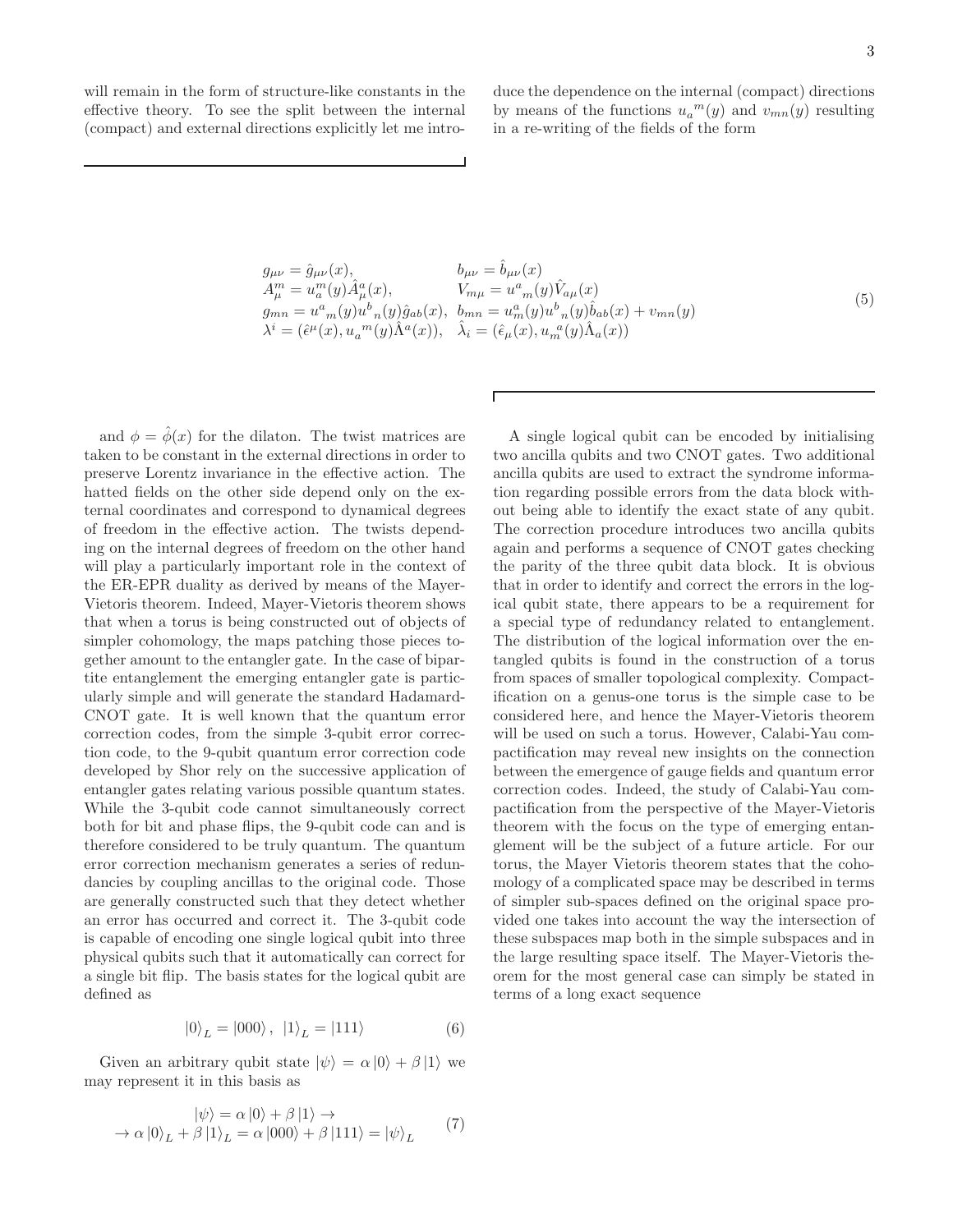$$
\dots \to H_{n+1}(X) \xrightarrow{\partial_*} H_n(A \cap B) \xrightarrow{(i_*,j_*)} H_n(A) \oplus H_n(B) \xrightarrow{k_*-l_*} H_n(X) \xrightarrow{\partial_*} H_{n-1}(A \cap B) \to \dots \to H_0(A) \oplus H_0(B) \xrightarrow{k_*-l_*} H_0(X) \to 0
$$
\n(8)

The original space  $X$  is split into the topologically simpler subspaces  $A$  and  $B$  with their topology determined by the respective groups  $H_n(A)$  and  $H_n(B)$ . The cohomology of the intersection of the simpler subspaces is  $H_n(A \cap B)$  and finally, the direct sum of the cohomology of the two subspaces partially encodes the whole torus. The definition of the maps arising in this long exact sequence is the same as in [1] and the long exact sequence, when particularised to a finite dimensional torus will only contain the subsequences corresponding to the relevant internal dimensions. What is however important here is the Mayer-Vietoris map

$$
H_n(A \cap B) \xrightarrow{(i_*,j_*)} H_n(A) \oplus H_n(B) \tag{9}
$$

where  $(i_*, j_*)$  is induced in homology by the inclusions  $i: A \cap B \hookrightarrow A$  and  $j: A \cap B \hookrightarrow B$ . This map is not an isomorphism, neither when acting on the original space, nor when acting on homologies [1]. It has been shown that this map generates a Hadamard gate when a global twist in the torus is introduced. It has also been shown in [1] that the next map,  $(k_* - l_*)$  introduces an additional twist on the torus compensating for the one introduced by the first inclusion map. While the first inclusion map plays the role of the Hadamard gate, the second one plays the role of CNOT, resulting in an untwisted torus with an entanglement structure on it. It is clear that twist operators play a particularly important role in making the intrinsic entanglement of the torus manifest. Indeed, it has been shown in [1] that this step represents the formal interpretation of the ER-EPR duality. The fact that a certain form of redundancy found in quantum error correction codes may be equated with gauge invariance has been observed in [2]. In the theory studied here, namely supergravity, we have the gauge transformations given by the Lie derivatives

$$
L_{\lambda}V^{\mu} = \lambda^{j}\partial_{j}V^{i} - V^{j}\partial_{j}\lambda^{i}
$$
 (10)

as acting on the vector  $V^{\mu}$ . In addition to this we have the gauge transformations of the 2-form

$$
b_{ij} \to b_{ij} + \partial_i \tilde{\lambda}_j - \partial_j \tilde{\lambda}_i \tag{11}
$$

In the effective theory, with  $V^i = (\hat{v}^{\mu}(x), u_a^{\ m}(y)\hat{v}^a(x))$ the gauge transformation becomes

$$
L_{\lambda}V^{\mu} = \hat{\epsilon}^{\nu}\partial_{\nu}\hat{v}^{\mu} - \hat{v}^{\nu}\partial_{\nu}\hat{\epsilon}^{\mu} = \hat{L}_{\hat{\epsilon}}\hat{v}^{\mu} \tag{12}
$$

In therms of the twist coefficients we have

$$
L_{\lambda}V^{m} = u_{a}^{m}\hat{L}_{\hat{\lambda}}\hat{V}^{a}
$$
 (13)

and we can gauge the resulting transformation

$$
\hat{L}_{\hat{\lambda}}\hat{V}^a = L_{\hat{\lambda}}\hat{V}^a + f_{bc}^{\quad a}\hat{\Lambda}^b\hat{v}^c \tag{14}
$$

The contribution to this gauged transformation comes from the combination of twist matrices given by

$$
f_{ab}^{\ \ c} = u_a^{\ \ m} \partial_m u_b^{\ \ n} u^c_{\ n} - u_b^m \partial_m u_a^n u^c_{\ n} \tag{15}
$$

These objects are known as geometric fluxes. One imposes the constraint that they are constant in the external coordinates. They are also called metric fluxes as they correspond to the background fluxes of the metric. On the other side,  $u_a^m(y)$  corresponds to the internal coordinate dependence of the metric. In a shorthand notation and following [4] we can write them as

$$
f_{abc} = 3(\partial_{[a}v_{bc]} + f^d_{[ab}v_{c]d})
$$
  
\n
$$
f_{ab}{}^c = u_a{}^m \partial_m u_b{}^n u^c{}_n - u_b{}^m \partial_m u_a{}^n u^c{}_n
$$
\n(16)

and the rest, namely  $f_a{}^{bc} = 0$ ,  $f^{abc} = 0$ . Compactification on a torus with vanishing background of the 2-form corresponds to  $u_{m}^{a} = \delta_{m}^{a}$  and  $v_{ab} = 0$  [4] which leads to  $f_{abc} = 0$  and hence an ungauged theory. With the twists turned on and depending on the internal coordinate we can make a choice such that  $f_{abc} \neq 0$  which leads to a non-abelian gauge theory and possibly a cosmological constant term. But the twist matrices are precisely those matrices defined on the torus and depending on the internal coordinates. Their choice is not determined when the torus is already formed, but they must be constrained whenever we intend to form a torus from surfaces of lower complexity. In fact, these twist matrices are determined from the choices required in the Mayer-Vietoris theorem. Moreover, their non-trivial nature is precisely equivalent to the demand that the two relevant maps in the Mayer-Vietoris sequence lead to entanglement. Heuristically, the simple surfaces that need to be patched together require an initial twist that would generate what is interpreted in quantum information theory as the Hadamard gate generating the state

$$
|0\rangle \to \frac{1}{\sqrt{2}}(|0_A\rangle + |1_B\rangle)
$$
 (17)

and finally another twist that would compensate for the first one that would be associated with the CNOT